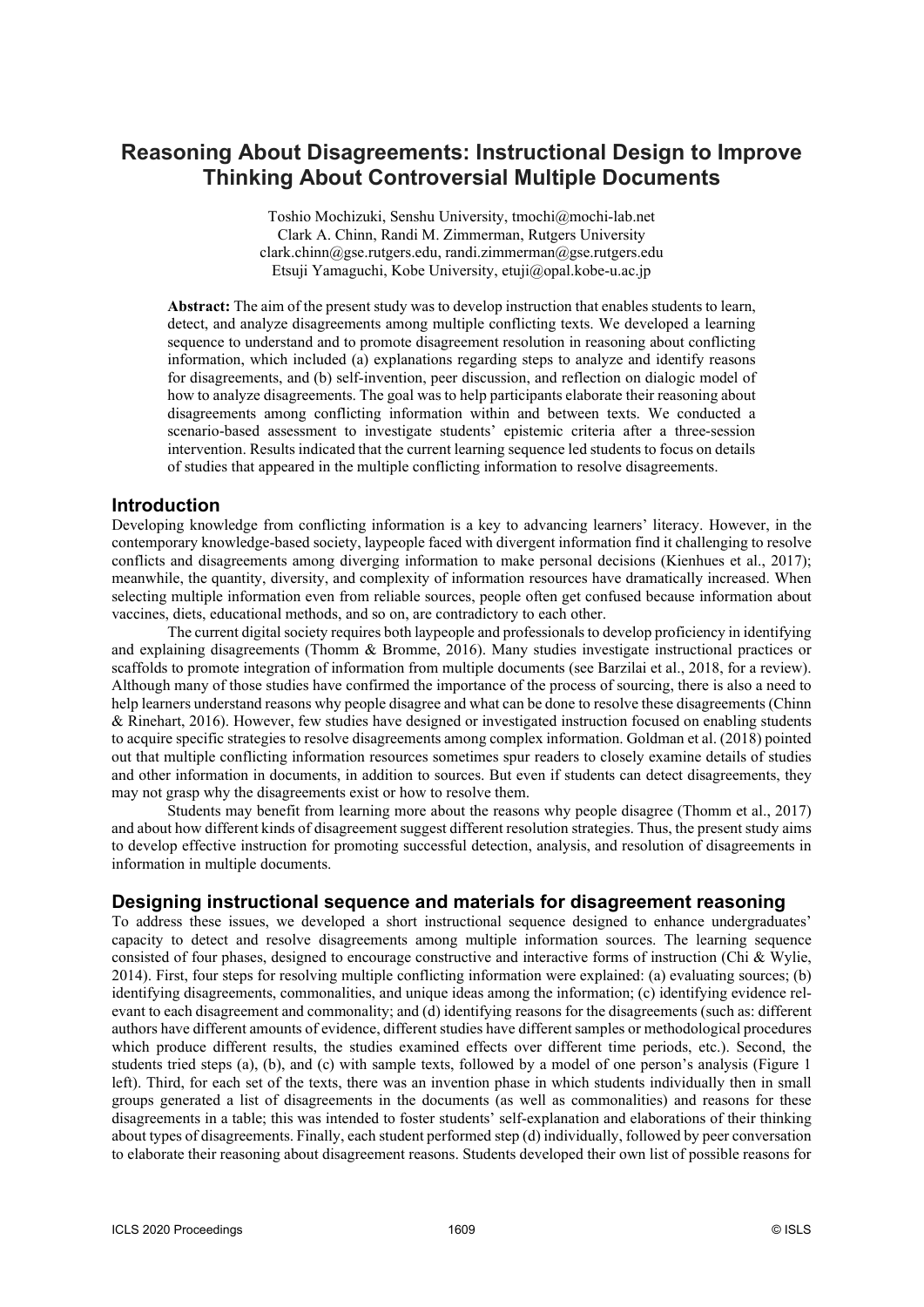disagreement, which were then informed by reading two fictitious students' dialogue regarding why the disagreements might have occurred on the sample texts (Figure 1 right). Afterwards, students reflected together and developed a group list of reasons for disagreements that was updated after each practice problem. The students repeated these steps on several problems with gradually faded scaffolds, including: treatment for a disease; proand anti-taxation; pro- and anti-discovery learning; and motivation and rewards. The goal was for students to develop ideas about how to analyze reasons for why texts disagree and about how to resolve these disagreements.



Figure 1. Models of how to identify disagreements/commonalities (left) and how to reason disagreements through fictitious students' dialogue (right) (both translated from Japanese into English).

# **Methods**

#### Participants, design, and intervention

Participants were 96 undergraduates (female 52%) in an introductory education course in a Japanese public university. They were randomly assigned to two different conditions and studied with our materials over three weekly classes (1.5 hours per session). We developed two forms of instruction to create two conditions: (1) In the Disagreement Reasoning instruction (DR,  $N = 46$ ) condition, students learned with the above-mentioned materials. (2) In the Creating Summaries (CS,  $N = 50$ ) condition, students engaged in step (a). Instead of steps (b), (c), and (d) , students learned to create tables in which they entered each text's summary so that they could easily compare them. The materials also provided models of these tables to which they could compare their own tables. The CS students work with the same series of practice tasks using these different procedures. Thus, the CS condition also encouraged some attention to differences among texts, but less explicitly so than the DR condition.

## Assessment

At the end of the third session, the students were given a meta-epistemic prompt asking them about how they would resolve disagreements on a problem in which multiple information sources disagreed. Specifically, they were asked to imagine that they were investigating the effectiveness of vaccines against rubella and that they found 5 websites saying that "a vaccination against rubella is not effective (e.g., a case of mass infection occurred even though vaccination was done)" and 5 websites saying that "Rubella vaccination is effective," and to answer how they would think about, judge, and act on these conflicting information in order to derive a "best answer" for themselves. They had 7 minutes to list up their ideas to respond to this assessment. (We used several other assessment measures that also extended to a fourth session; in this paper we report the results for this measure.)

Students' written responses were coded based on the AIR model of epistemic cognition (Chinn et al., 2014; Barzilai & Chinn, 2019). The AIR model posits that epistemic cognition has three components: Aims and value (the epistemic goals people set and the value they place on these goals), epistemic Ideals (the criteria for evaluating epistemic products such as explanations), and Reliable epistemic processes (the processes that make success in achieving epistemic aims more likely). Although we found few aims mentioned in the students' responses, their responses implicitly and explicitly referred to many different ideals and reliable processes. Adapting methods developed by Barzilai & Chinn (2019), we coded the students' responses according to the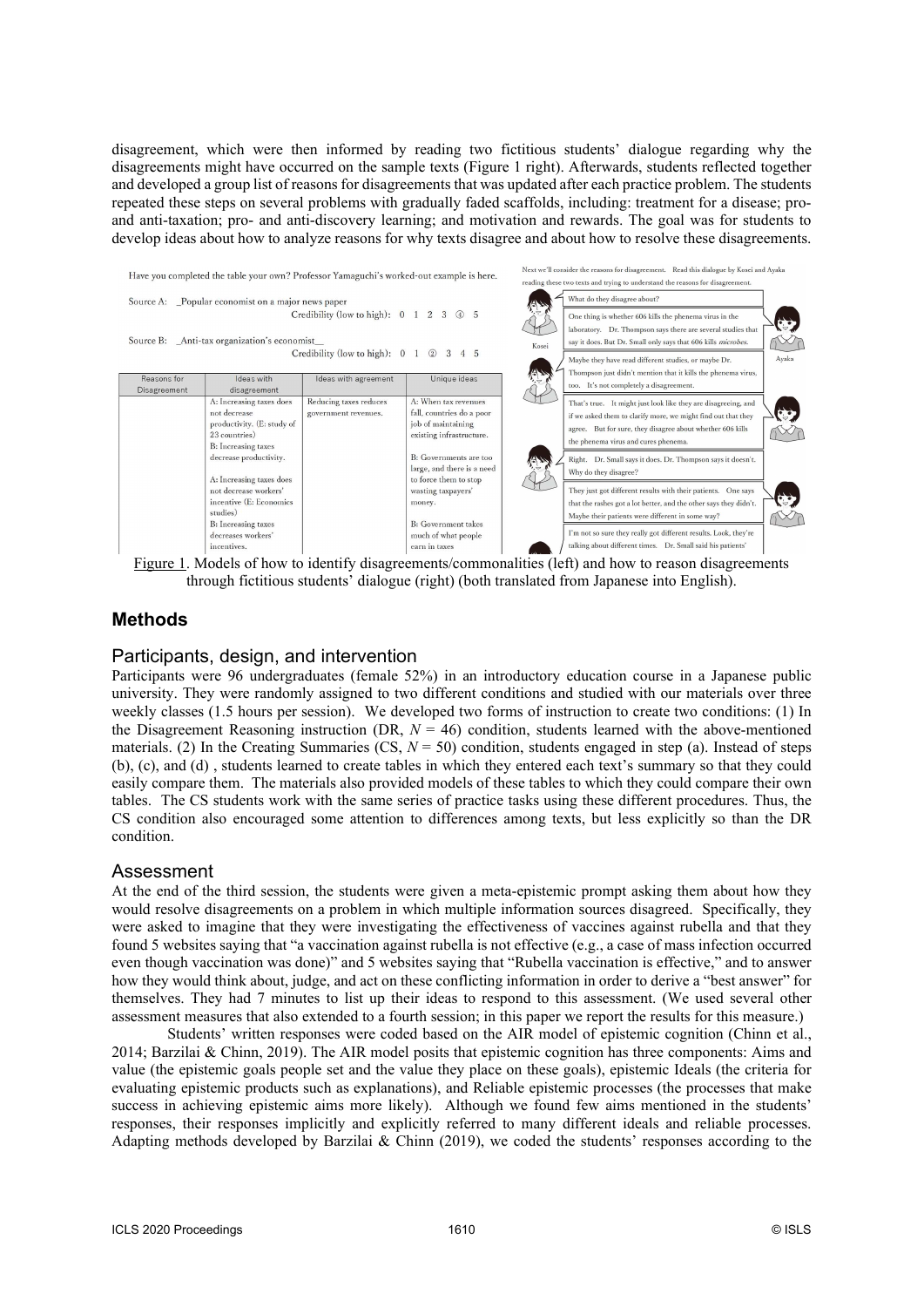specific ideals (e.g., ideals for evidence such as comprehensiveness or corroboration) and processes mentioned (e.g., checking sources, checking study conditions, identifying disagreements, etc.). These specific codes were then clustered into the larger categories displayed in Tables 1 and 2.

#### **Results**

Table 1 shows means and standard deviations of the frequencies of epistemic processes that each student listed up for resolving the disagreements among the websites. Because the data were not normally distributed, we performed Mann-Whitney *U*-tests on the categories of processes listed in Table 1, revealing that DR students more often proposed *evaluating evidence processes* ( $U = 658.00$ ,  $Z = -3.829$ ,  $p = .000$ ,  $r = -.391$ ), such as checking study conditions or details. DR students also more frequently proposed *identifying and reasoning about disagreements among the information* ( $U = 880.00$ ,  $Z = -2.915$ ,  $p = .004$ ,  $r = -.298$ ) than CS students did. In addition, DR students proposed marginally less often simply *picking or ruling one side out*) ( $U = 970.50$ ,  $Z = -1$ 2.152,  $p = .031$ ,  $r = .220$ ) than CS students (as opposed to engaging in integration of information from both sides).

Table 2 shows the means and standard deviations of the frequencies of categories of epistemic ideals that each student listed for resolving the disagreements. We again performed Mann-Whitney *U*-tests, revealing that *evidence* (*U* = 624.50, *Z* = -3.966, *p* = .000, *r* = -.405) and *conclusiveness* (*U* = 814.50, *Z* = -2.687, *p* = .007, *r* = -.273) were different between the two conditions. In other words DR students were more likely to emphasize ideals involving fit with evidence (e.g., fit with specific patterns of study results) and the methodological conclusiveness of studies (i.e., the extent to which studies rule out other information) (see also Duncan et al., 2018). There were also significant differences for *mechanisms or explanation* ( $U = 940.00$ ,  $Z = -2.384$ ,  $p = .017$ , *r* = -.243) and *focusing on the internal content of the documents*  $(\hat{U} = 967.50, Z = -2.185, p = .029, r = -.223)$ , which indicates that DR students tended to prefer explanations or mechanisms in addressing the controversy, whereas CS students tended to focus on the aspects of the internal content.

| Categories                  | DR.    | <b>CS</b> | Definition                                                         |
|-----------------------------|--------|-----------|--------------------------------------------------------------------|
| Sourcing processes          | 2.00   | 2.28      | Including asking others (such as doctors, etc.), consult original  |
|                             | (1.48) | (1.50)    | sources, compare sources, check sources, evaluate sources, check   |
|                             |        |           | venue sources.                                                     |
| Evaluate evidence processes | 1.35   | 0.58      | Including checking study conditions, checking study details,       |
|                             | (1.06) | (0.84)    | checking study results, comparing study conditions, evaluating     |
|                             |        |           | study results, comparing study results                             |
| Identifying commonalities   | 0.67   | 0.16      | Including identifying commonalities among the information          |
|                             | (0.78) | (0.51)    |                                                                    |
| Identifying and addressing  | 0.43   | 0.08      | Including identifying disagreements among the information, or      |
| disagreements               | (0.72) | (0.27)    | integration via evaluating disagreements                           |
| Miscellaneous integration   | 0.22   | 0.26      | Trying to integrate multiple information by combining trustworthy  |
| process                     | (0.51) | (0.52)    | information, via comparing studies, by avoiding picking one side,  |
|                             |        |           | via giving reasons, via synthesizing, via selecting necessary      |
|                             |        |           | information, or finding out about mechanisms                       |
| Picking or ruling out one.  | 0.07   | 0.24      | Including omitting unreliable sources, preferring high reliable    |
| side or one document        | (0.25) | (0.48)    | sources, or choose (better) one.                                   |
| Other                       | 0.22   | 0.38      | Including non-epistemic processes, or the mere reading critically, |
|                             | (0.47) | (0.67)    | reading texts, summarizing texts, test yourself                    |

Table 1: Means of frequencies (and standard deviations) of epistemic processes that each student listed as approaches for resolving disagreements

## **Discussion and conclusion**

In comparison to the Creating Summaries condition, the Disagreement Resolution intervention led students to describe different processes and appeal to ideals that they would use to investigate a controversial issue. Students in the DR condition were more likely to propose strategies that involved careful comparisons of studies to try to determine the sources of the disagreement and that the information from different documents be integrated on this basis. In contrast, CS students did not propose to examine details of studies or of information among multiple conflicting information, as Goldman et al. (2018) also found.

The current study suggests that the learning sequence in this study allowed undergraduates to gain a metacognitive understanding of some practices for identifying and resolving disagreements. A limitation of the